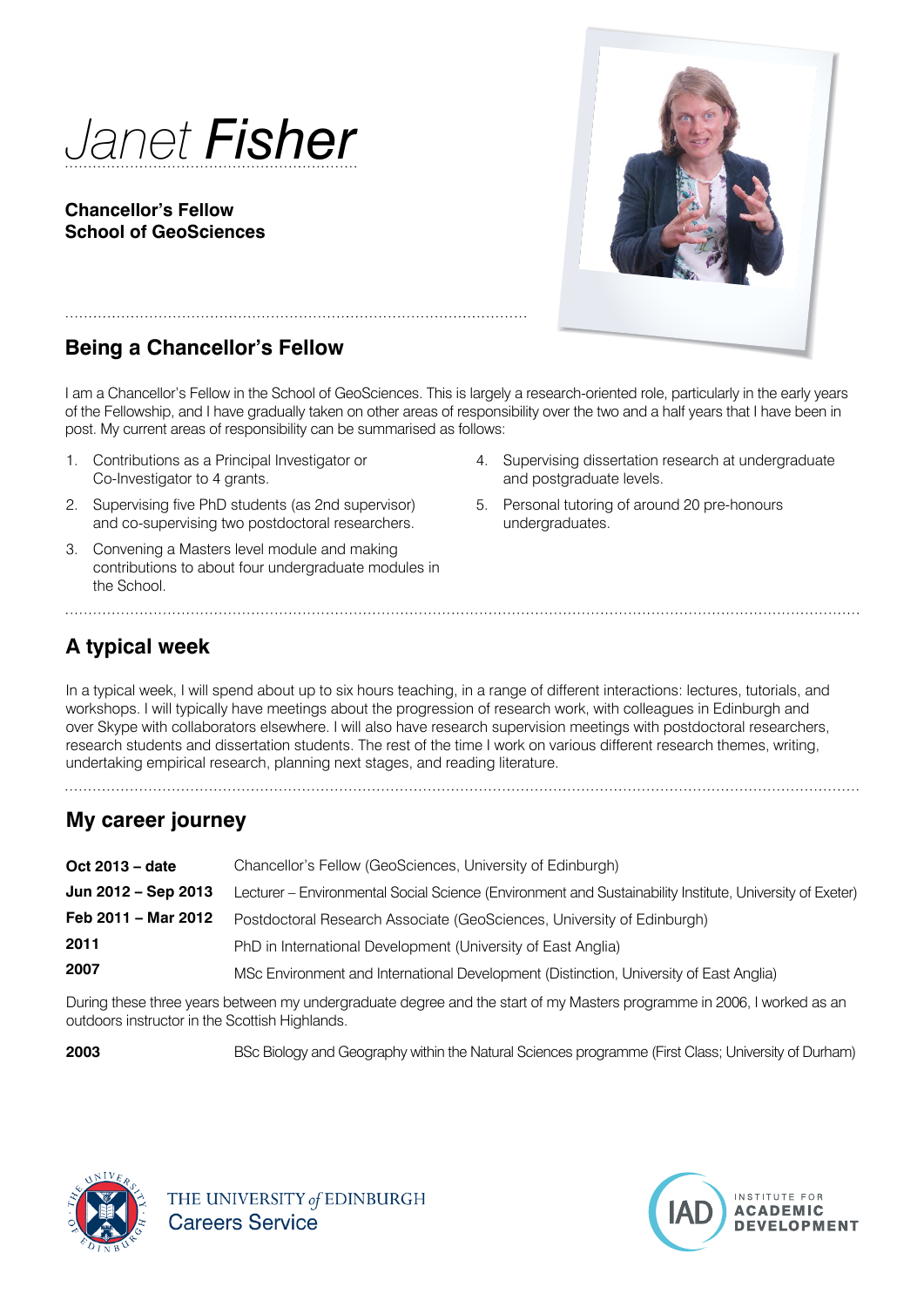# **What has helped me progress**

I think the following things have been influential in my career path:

- 1. I work in a topical area of research, and an area that has received relatively high levels of UK government support and funding.
- 2. My networks have been quite important in getting jobs (my lectureship position held at Exeter University, and then this Chancellor's Fellowship I am now in), and securing research funding in collaborative grants with more senior collaborators.
- 3. A couple of key successes were useful, I think, in securing jobs as a very early career researcher these were an award for my masters, and the publication of a paper based on my masters thesis.
- 4. I did my Masters and PhD in a department that is highly regarded in my field and this enabled me to establish good networks and supportive collaborations with well known people in the field.

# **Supportive people**

I have had a lot of support from more senior colleagues. The following things have been particularly important:

- 1. One of my PhD supervisors, in particular, is very highly regarded in our field, and I think this has helped me a lot, in networks, and in recognition of work.
- 2. More senior colleagues/collaborators have helped me to secure a lectureship and then a fellowship, through references, recommendations and advice on the application process.
- 3. Senior colleagues have been willing to partner with me on grants, to secure research funding.

### **Personal qualities needed for success**

I think real determination is required to achieve a PhD, and this is an important test. I think that being able to cultivate good networks, particularly so that more senior people can vouch for the quality of your work is very important. I think the reality for most people is that you need to be prepared to work very long hours at times, in most disciplines. In terms of attitudes, I think that being able to demonstrate that you are fully taking responsibility for your work is important, so that others have confidence in it. The ability to think about things in novel and creative ways is also important.

## **The rewards**

I find teaching extremely rewarding, particularly when (occasionally) a student tells you that they learnt something from you, or you changed the way they think about something. I find supervising research students very rewarding as it is possible to detect real progression over a number of years, and to see postgrads growing in confidence in their work is really heartening. I find research projects particularly rewarding when you see a change as a result of work you were involved in. I still also get excited to see a new paper out that I have contributed to.

# **The challenges**

I sometimes find it hard to achieve a work/life balance. I am continually trying to learn how to manage my time better. As an early career researcher/lecturer, I think you often have to make a transition from being quite focused on one research area, to having to multitask more, across different grants, across research themes, and across teaching, research and admin. How to do this effectively, and still be able to focus sometimes in depth on one thing, is quite a skill, which I am only really starting to develop. I think there are also challenges in effectively strategising, knowing what to focus on next and what balance of grant writing (to develop new work), and grant delivery would be best.